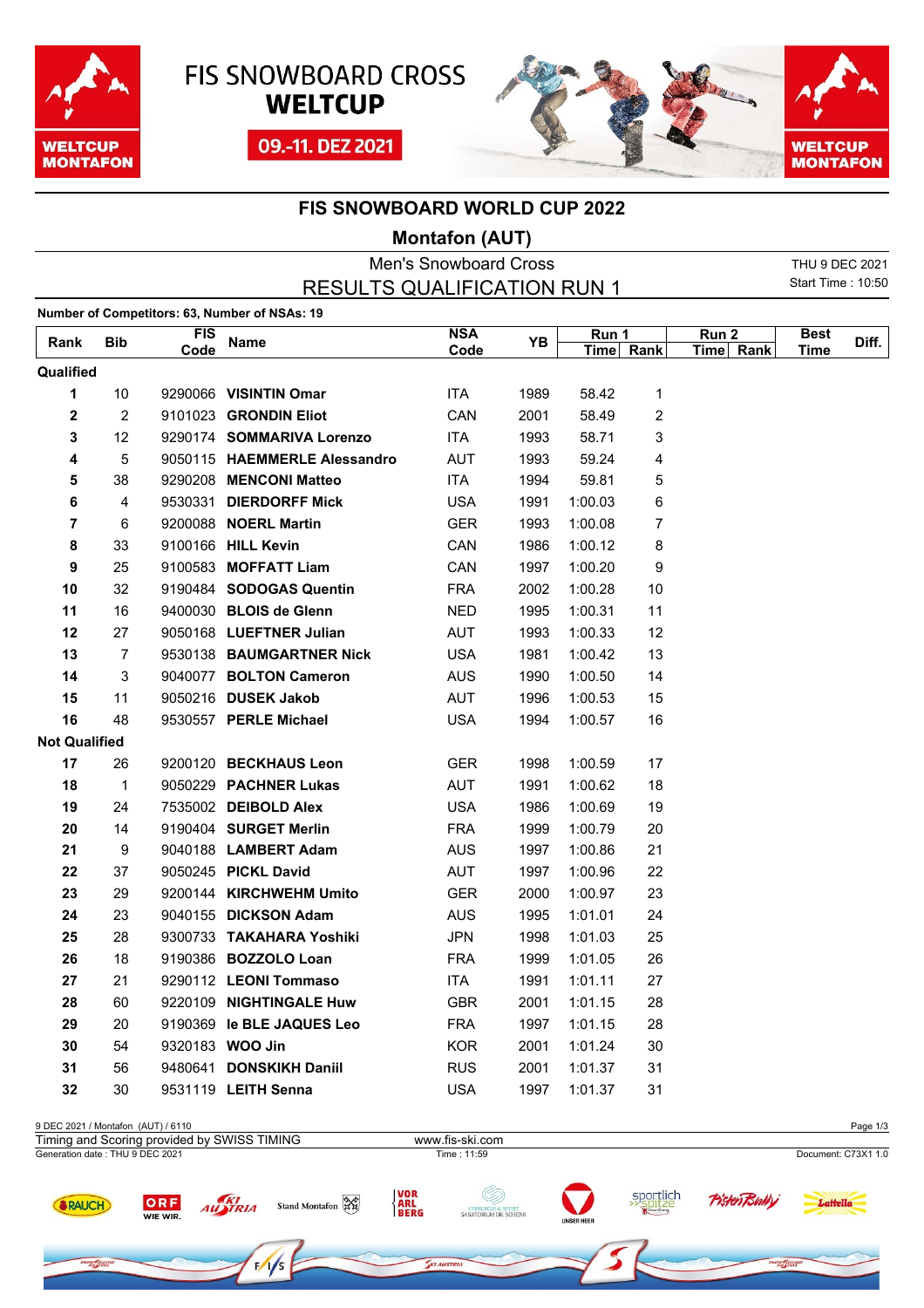| <b>FIS SNOWBOARD WORLD CUP 2022</b> |  |
|-------------------------------------|--|
|-------------------------------------|--|

## **Montafon (AUT)**

| <b>Men's Snowboard Cross</b>       |            |                  |                          |            |      |            |           | THU 9 DEC 2021   |           |             |                   |
|------------------------------------|------------|------------------|--------------------------|------------|------|------------|-----------|------------------|-----------|-------------|-------------------|
| <b>RESULTS QUALIFICATION RUN 1</b> |            |                  |                          |            |      |            |           |                  |           |             | Start Time: 10:50 |
| Rank                               | <b>Bib</b> | $\overline{FIS}$ | <b>Name</b>              | <b>NSA</b> | YB   | Run 1      |           | Run <sub>2</sub> |           | <b>Best</b> | Diff.             |
|                                    |            | Code             |                          | Code       |      |            | Time Rank |                  | Time Rank | Time        |                   |
| 33                                 | 19         |                  | 9531212 VEDDER Jake      | <b>USA</b> | 1998 | 1:01.52    | 33        |                  |           |             |                   |
| 34                                 | 59         |                  | 9120101 YE Kangjia       | <b>CHN</b> | 2002 | 1:01.56    | 34        |                  |           |             |                   |
| 35                                 | 43         |                  | 9100932 GRAHAM Colby     | CAN        | 2001 | 1:01.59    | 35        |                  |           |             |                   |
| 36                                 | 39         |                  | 9290155 GODINO Michele   | <b>ITA</b> | 1992 | 1:01.76    | 36        |                  |           |             |                   |
| 37                                 | 57         |                  | 9200179 CONRADT Niels    | <b>GER</b> | 2002 | 1:01.77    | 37        |                  |           |             |                   |
| 38                                 | 36         |                  | 9190316 VUAGNOUX Ken     | <b>FRA</b> | 1995 | 1:01.81    | 38        |                  |           |             |                   |
| 39                                 | 13         |                  | 9510369 KOBLET Kalle     | SUI        | 1997 | 1:01.86    | 39        |                  |           |             |                   |
| 40                                 | 42         |                  | 9531185 LACROIX Mike     | <b>USA</b> | 1998 | 1:01.90    | 40        |                  |           |             |                   |
| 41                                 | 17         |                  | 9040149 HUGHES Jarryd    | <b>AUS</b> | 1995 | 1:02.01    | 41        |                  |           |             |                   |
| 42                                 | 62         |                  | 9510380 BITSCHNAU Pascal | SUI        | 1998 | 1:02.02    | 42        |                  |           |             |                   |
| 43                                 | 46         |                  | 9050236 KROH Andreas     | <b>AUT</b> | 1998 | 1:02.02    | 42        |                  |           |             |                   |
| 44                                 | 31         |                  | 9490241 ROMERO Alvaro    | <b>ESP</b> | 2003 | 1:02.04    | 44        |                  |           |             |                   |
| 45                                 | 41         |                  | 9050199 JUD Sebastian    | <b>AUT</b> | 1995 | 1:02.29    | 45        |                  |           |             |                   |
| 46                                 | 15         |                  | 9490143 EGUIBAR Lucas    | <b>ESP</b> | 1994 | 1:02.29    | 45        |                  |           |             |                   |
| 47                                 | 45         |                  | 9190459 HERPIN Guillaume | <b>FRA</b> | 2001 | 1:02.30    | 47        |                  |           |             |                   |
| 48                                 | 44         |                  | 9510384 LUBASCH Nicola   | SUI        | 1998 | 1:02.38    | 48        |                  |           |             |                   |
| 49                                 | 49         |                  | 9030002 WILLIAMS Steven  | ARG        | 1988 | 1:02.71    | 49        |                  |           |             |                   |
| 50                                 | 40         |                  | 9100660 BICHON Evan      | CAN        | 1998 | 1:02.72    | 50        |                  |           |             |                   |
| 51                                 | 22         |                  | 9200081 BERG Paul        | <b>GER</b> | 1991 | 1:02.78    | 51        |                  |           |             |                   |
| 52                                 | 61         |                  | 9040237 DENT Kobi        | <b>AUS</b> | 2000 | 1:03.00    | 52        |                  |           |             |                   |
| 53                                 | 8          |                  | 9530359 KEARNEY Hagen    | <b>USA</b> | 1991 | 1:03.10    | 53        |                  |           |             |                   |
| 54                                 | 63         |                  | 1084976 BETHONICO Noah   | <b>BRA</b> | 2003 | 1:03.17    | 54        |                  |           |             |                   |
| 55                                 | 53         |                  | 9040236 DENT Declan      | <b>AUS</b> | 2000 | 1:03.21    | 55        |                  |           |             |                   |
| 56                                 | 50         |                  | 9531433 HAMEL Tyler      | <b>USA</b> | 2004 | 1:03.22    | 56        |                  |           |             |                   |
| 57                                 | 35         |                  | 9510336 WATTER Nick      | SUI        | 1995 | 1:03.76    | 57        |                  |           |             |                   |
| 58                                 | 47         |                  | 9050287 POWONDRA Felix   | <b>AUT</b> | 2002 | 1:03.91    | 58        |                  |           |             |                   |
| 59                                 | 52         |                  | 9190426 GATTAZ Benjamin  | <b>FRA</b> | 1999 | 1:03.93    | 59        |                  |           |             |                   |
| 60                                 | 51         |                  | 9150234 HOUSER Radek     | CZE        | 1996 | 1:03.93    | 59        |                  |           |             |                   |
| 61                                 | 58         |                  | 9190517 TOMAS Julien     | <b>FRA</b> | 2004 | 1:06.10    | 61        |                  |           |             |                   |
|                                    | 55         |                  | 9150149 KUBICIK Jan      | <b>CZE</b> | 1996 | <b>DNF</b> |           |                  |           |             |                   |
|                                    | 34         |                  | 9290328 FERRARI Filippo  | <b>ITA</b> | 1999 | <b>DNF</b> |           |                  |           |             |                   |
|                                    |            |                  |                          |            |      |            |           |                  |           |             |                   |